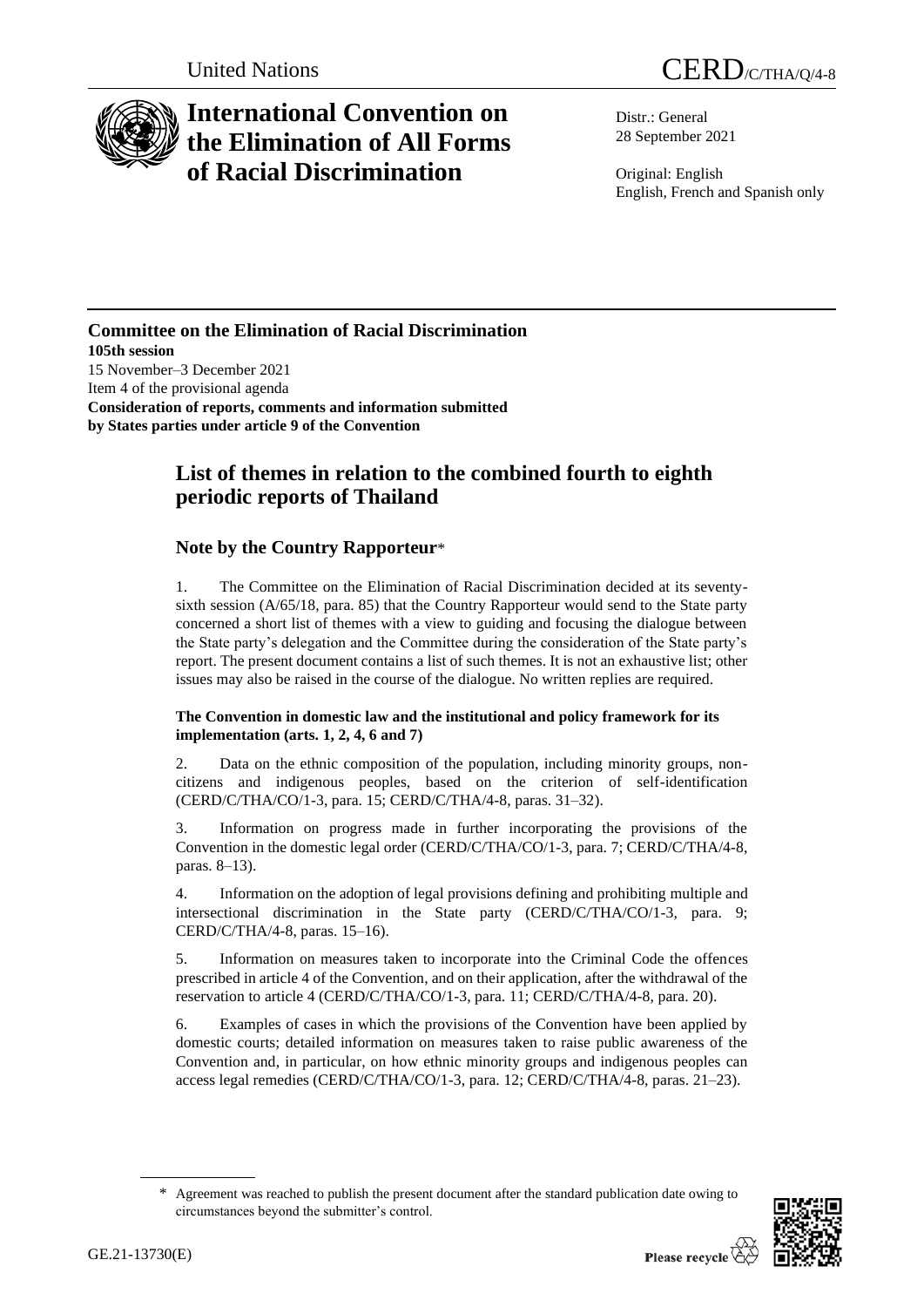#### **Situation of ethnic minorities and indigenous peoples (art. 5)**

7. Measures taken to accord equal civil and political rights to all citizens irrespective of the mode of acquisition of citizenship, in particular the right to stand for elections (CERD/C/THA/CO/1-3, para. 13; CERD/C/THA/4-8, para. 24). Progress made in reviewing national laws, including laws on land tenure, forests, and natural resource management, to ensure respect for the right to free, prior and informed consent in decisions affecting ethnic groups and indigenous peoples; information on measures taken to implement such laws and related policies (CERD/C/THA/CO/1-3, para. 16; CERD/C/THA/4-8, paras. 33–36).

8. Information on measures taken to address civil, political, economic, social and cultural rights violations against ethnic minority groups and indigenous peoples as a result of or with the involvement of transnational business entities and their business operations; information on accountability and remediation measures taken to that end.

9. Information on special measures implemented for ethnic minority groups and indigenous peoples, and on their outcomes; disaggregated data on the enjoyment of economic, social and cultural rights by ethnic groups and indigenous peoples (CERD/C/THA/CO/1-3, para. 17; CERD/C/THA/4-8, paras. 37–41).

10. Information on measures taken to protect ethnic and indigenous languages, including efforts made and resources allocated for the teaching of ethnic and indigenous languages in schools (CERD/C/THA/CO/1-3, para. 18; CERD/C/THA/4-8, paras. 42–43).

11. Information on measures taken to eliminate negative stereotypes about ethnic groups and raise awareness among media professionals (CERD/C/THA/CO/1-3, para. 19; CERD/C/THA/4-8, paras. 44–45).

12. Information on measures taken to address acts of violence, threats, intimidation and reprisals against human rights defenders.

13. Information on measures to investigate allegations on the collection of DNA samples and the use of facial recognition technologies by police and military officers to racially profile Muslim Malay citizens in the southern border provinces. Information on allegations of a new discriminatory policy applied only to Thai citizens in the southern border provinces, where citizens are primarily of Muslim Malay ethnic origin, that forces users to register their cell phones' SIM cards using facial recognition technology to confirm their identities.

14. Updated information on legislative and other measures taken to address hate crimes, torture and ill-treatment, enforced disappearances and other forms of discrimination against Malays, paying particular attention to Malay women (CERD/C/THA/CO/1-3, para. 20; CERD/C/THA/4-8, paras. 46–58).

#### **Situation of non-citizens, migrants, asylum seekers, refugees and stateless persons (art. 5)**

15. Information on the impact of measures taken to improve human rights protection for migrant workers (CERD/C/THA/CO/1-3, para. 22; CERD/C/THA/4-8, paras. 64–71).

Updated information on measures taken to prevent human trafficking, and on their impact, including concrete data (CERD/C/THA/CO/1-3, para. 24; CERD/C/THA/4-8, paras. 73–90).

17. Updated information on measures taken to adopt legislation and procedures for the protection of refugees and asylum seekers and to prevent any further expulsion of Rohingyas seeking asylum (CERD/C/THA/CO/1-3, para. 25; CERD/C/THA/4-8, paras. 91–95).

18. Updated information on progress made in reducing and preventing statelessness, including measures taken to facilitate the birth registration of stateless children and the naturalization procedure for stateless persons.